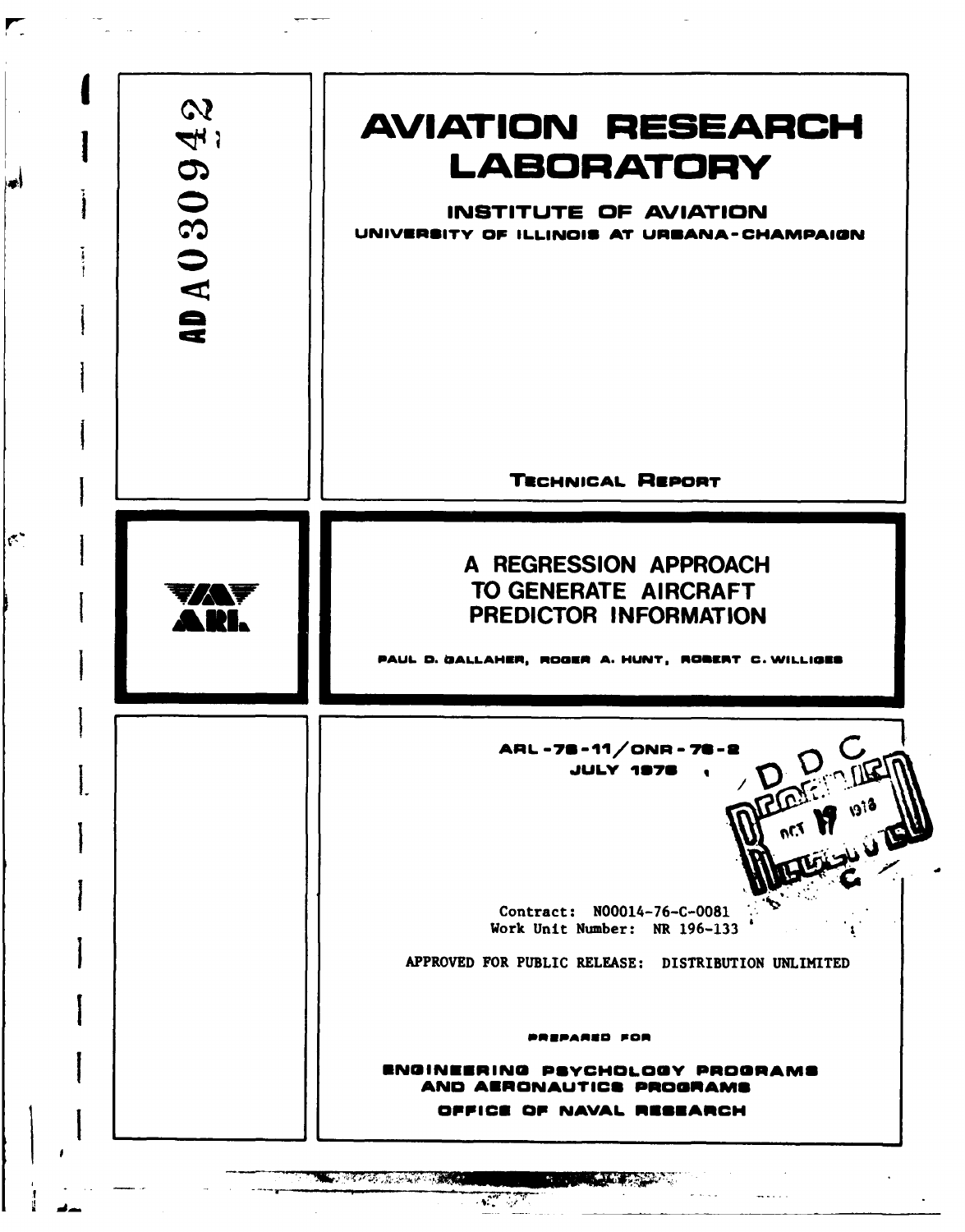| <b>I REPORT NUMBER</b>                                                                                                                                                                                                                                                                                                                                                                                                                                                                                            | REPORT DOCUMENTATION PAGE   | <b>READ INSTRUCTIONS</b><br>BEFORE COMPLETING FORM                              |  |
|-------------------------------------------------------------------------------------------------------------------------------------------------------------------------------------------------------------------------------------------------------------------------------------------------------------------------------------------------------------------------------------------------------------------------------------------------------------------------------------------------------------------|-----------------------------|---------------------------------------------------------------------------------|--|
|                                                                                                                                                                                                                                                                                                                                                                                                                                                                                                                   |                             | 2. GOVT ACCESSION NO. 3. RECIPIENT'S CATALOG NUMBER                             |  |
|                                                                                                                                                                                                                                                                                                                                                                                                                                                                                                                   |                             |                                                                                 |  |
| $ARL - 76 - 11/ONR - 76 - 2$<br>4. TITLE (and Subtitle)                                                                                                                                                                                                                                                                                                                                                                                                                                                           |                             | 5. TYPE OF REPORT & PERIOD COVERED.                                             |  |
| A REGRESSION APPROACH TO GENERATE AIRCRAFT                                                                                                                                                                                                                                                                                                                                                                                                                                                                        |                             |                                                                                 |  |
| PREDICTOR INFORMATION                                                                                                                                                                                                                                                                                                                                                                                                                                                                                             |                             | Technical Report                                                                |  |
|                                                                                                                                                                                                                                                                                                                                                                                                                                                                                                                   |                             | 6. PERFORMING ORG. REPORT NUMBER                                                |  |
| 7. AUTHOR(a)                                                                                                                                                                                                                                                                                                                                                                                                                                                                                                      |                             | <b>B. CONTRACT OR GRANT NUMBER(a)</b>                                           |  |
|                                                                                                                                                                                                                                                                                                                                                                                                                                                                                                                   |                             |                                                                                 |  |
| Paul D. Gallaher<br>Robert C. Williges<br>Robert A. Hunt                                                                                                                                                                                                                                                                                                                                                                                                                                                          |                             |                                                                                 |  |
|                                                                                                                                                                                                                                                                                                                                                                                                                                                                                                                   |                             | N00014-76-C-0081                                                                |  |
| 9. PERFORMING ORGANIZATION NAME AND ADDRESS                                                                                                                                                                                                                                                                                                                                                                                                                                                                       |                             | 10. PROGRAM ELEMENT, PROJECT, TASK AREA & WORK UNIT NUMBERS                     |  |
| Aviation Research Laboratory                                                                                                                                                                                                                                                                                                                                                                                                                                                                                      |                             |                                                                                 |  |
| Institute of Aviation                                                                                                                                                                                                                                                                                                                                                                                                                                                                                             |                             |                                                                                 |  |
| Ilniversity of T111nois, Savoy, IL 61874                                                                                                                                                                                                                                                                                                                                                                                                                                                                          |                             | 12. REPORT DATE                                                                 |  |
| Office of Naval Research                                                                                                                                                                                                                                                                                                                                                                                                                                                                                          |                             | July 1976<br>13. NUMBER OF PAGES                                                |  |
| Engineering Psychology Programs                                                                                                                                                                                                                                                                                                                                                                                                                                                                                   |                             |                                                                                 |  |
| 14. MONITORING AGENCY NAME & ADDRESS(if different from Controlling Office)                                                                                                                                                                                                                                                                                                                                                                                                                                        |                             | 13<br>15. SECURITY CLASS. (of this report)                                      |  |
|                                                                                                                                                                                                                                                                                                                                                                                                                                                                                                                   |                             |                                                                                 |  |
|                                                                                                                                                                                                                                                                                                                                                                                                                                                                                                                   |                             | Unclassified                                                                    |  |
|                                                                                                                                                                                                                                                                                                                                                                                                                                                                                                                   |                             | 15a. DECLASSIFICATION/DOWNGRADING<br>SCHEDULE                                   |  |
| 17. DISTRIBUTION STATEMENT (of the abstract entered in Block 20, if different from Report)                                                                                                                                                                                                                                                                                                                                                                                                                        |                             |                                                                                 |  |
| 18. SUPPLEMENTARY NOTES                                                                                                                                                                                                                                                                                                                                                                                                                                                                                           |                             |                                                                                 |  |
|                                                                                                                                                                                                                                                                                                                                                                                                                                                                                                                   |                             |                                                                                 |  |
| 19. KEY WORDS (Continue on reverse side if necessary and identify by block number)                                                                                                                                                                                                                                                                                                                                                                                                                                |                             |                                                                                 |  |
| Predictor Display                                                                                                                                                                                                                                                                                                                                                                                                                                                                                                 | Landing Display             |                                                                                 |  |
| Regression Model                                                                                                                                                                                                                                                                                                                                                                                                                                                                                                  | Integrated Displays         |                                                                                 |  |
| Regression Analysis                                                                                                                                                                                                                                                                                                                                                                                                                                                                                               | Computer-Generated Displays |                                                                                 |  |
|                                                                                                                                                                                                                                                                                                                                                                                                                                                                                                                   |                             |                                                                                 |  |
| Flight Displays<br>A predictor display shows the human operator future consequences of his<br>immediate control inputs. A contact analog aircraft display is described in<br>which an airplane-like predictor symbol depicts future airplane position and<br>orientation.<br>to use a complete, fast-time model of the controlled vehicle. An alternative<br>approach is presented in this paper in which least-squares, first-order,<br>linear approximations for each of the six degrees of freedom of aircraft | Contact Analog Displays     | The standard method for obtaining the predictor information is                  |  |
| 1473<br>EDITION OF 1 NOV 65 IS OBSOLETE<br>1 JAN 73                                                                                                                                                                                                                                                                                                                                                                                                                                                               |                             |                                                                                 |  |
| 20. ABSTRACT (Continue on reverse side if necessary and identify by block number)<br>DD                                                                                                                                                                                                                                                                                                                                                                                                                           |                             | <b>UNCLASSIFIED</b><br>SECURITY CLASSIFICATION OF THIS PAGE (When Data Entered) |  |
|                                                                                                                                                                                                                                                                                                                                                                                                                                                                                                                   |                             |                                                                                 |  |

**RESPECTED** 

 $\blacklozenge^i$ 

ķ.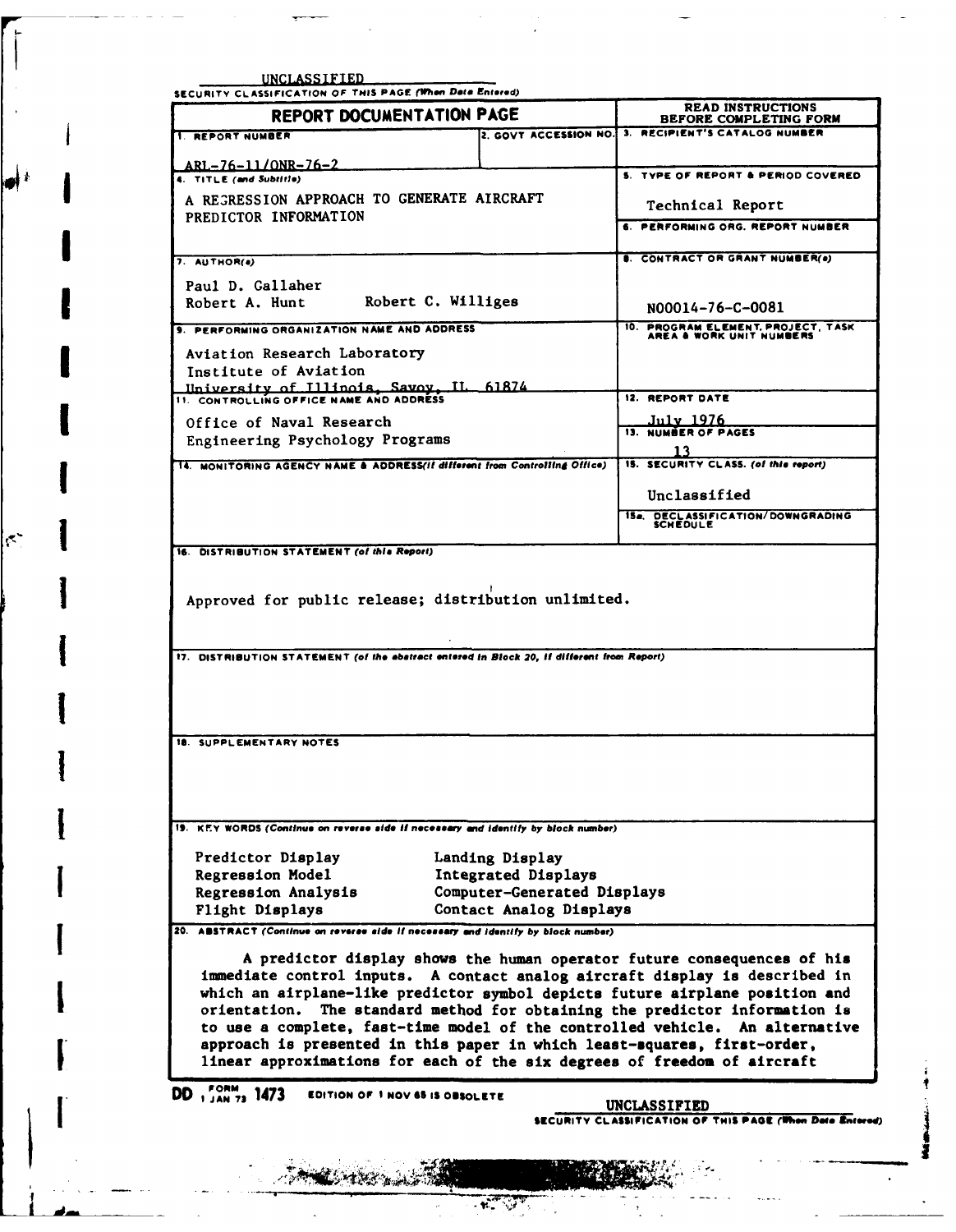UNCLASSIFIED

 $|\epsilon\rangle$ 

## SECURITY CLASSIFICATION OF THIS PAGE(When Deta Entered)

motion were calculated. Thirteen variables representing changes in positions and rate of change of positions were selected as parameters for the prediction equations. Separate sets of equations were determined for 7, 14, and 21 seconds prediction times and continuous, 1, and 3 seconds control neutralization assumption times. The advantages and disadvantages of this regression approach are discussed.

# INCLASSIFIED THE SECURITY CLASSIFIED SECURITY CLASSIFICATION OF THIS PAGE(When Data Entered)

 $\alpha$  and

 $-2.27$ 

 $\ddot{\phantom{0}}$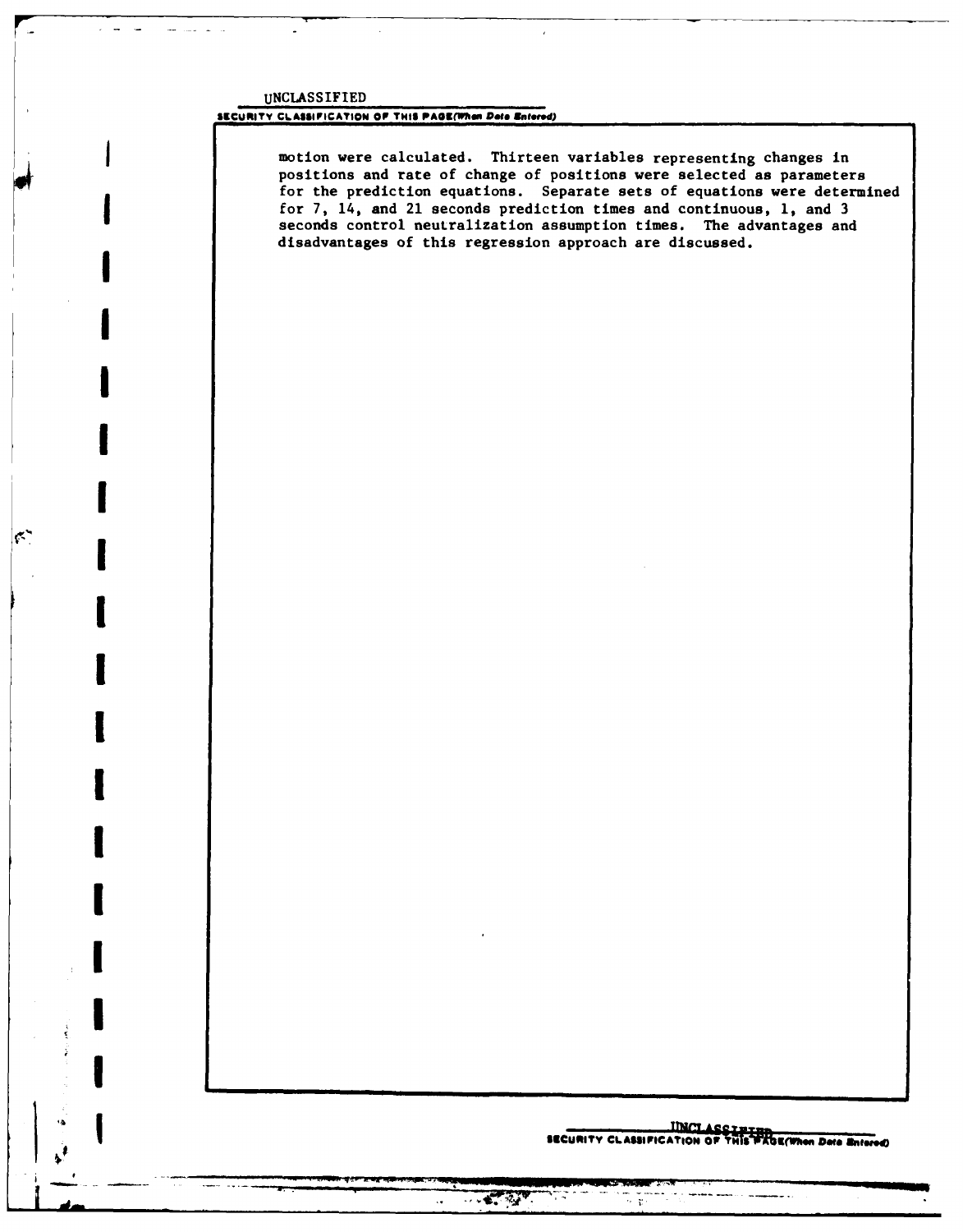# **i** AVIATION RESEARCH LABORATORY

Institute of Aviation

**I**

**I**

**1**

 $\left|\mathfrak{c}\right\rangle$ 

**[**

**[**

**, I**

l. **'** \_ \_ \_ \_ \_ \_ \_ \_ \_

University of Illinois at Urbana-Champaign Willard Airport Savoy, Illinois<br>61874

**I** Technical Report **ARL-76-11/ONR-76-2 1** July **<sup>1976</sup>**

# **A REGRESSION** APPROACH TO **GENERATE** AIRCRAFT PREDICTOR INFORMATION

Paul **D.** Gallaher, Robert **A.** Hunt, Robert **C.** Williges **[**

Prepared for

**ENGINEERING** PSYCHOLOGY PROGRAMS

**I OFFICE OF NAVAL** RESEARCH

Contract: **N00014-76-C-0081** Work Unit Number: NR **196-133**

DISTRIBUTION **STATEMENT:** APPROVED FOR **PUBLIC** RELEASE: **DISTRIBUTION UNLIMITED**

<u>इल्लहरू</u>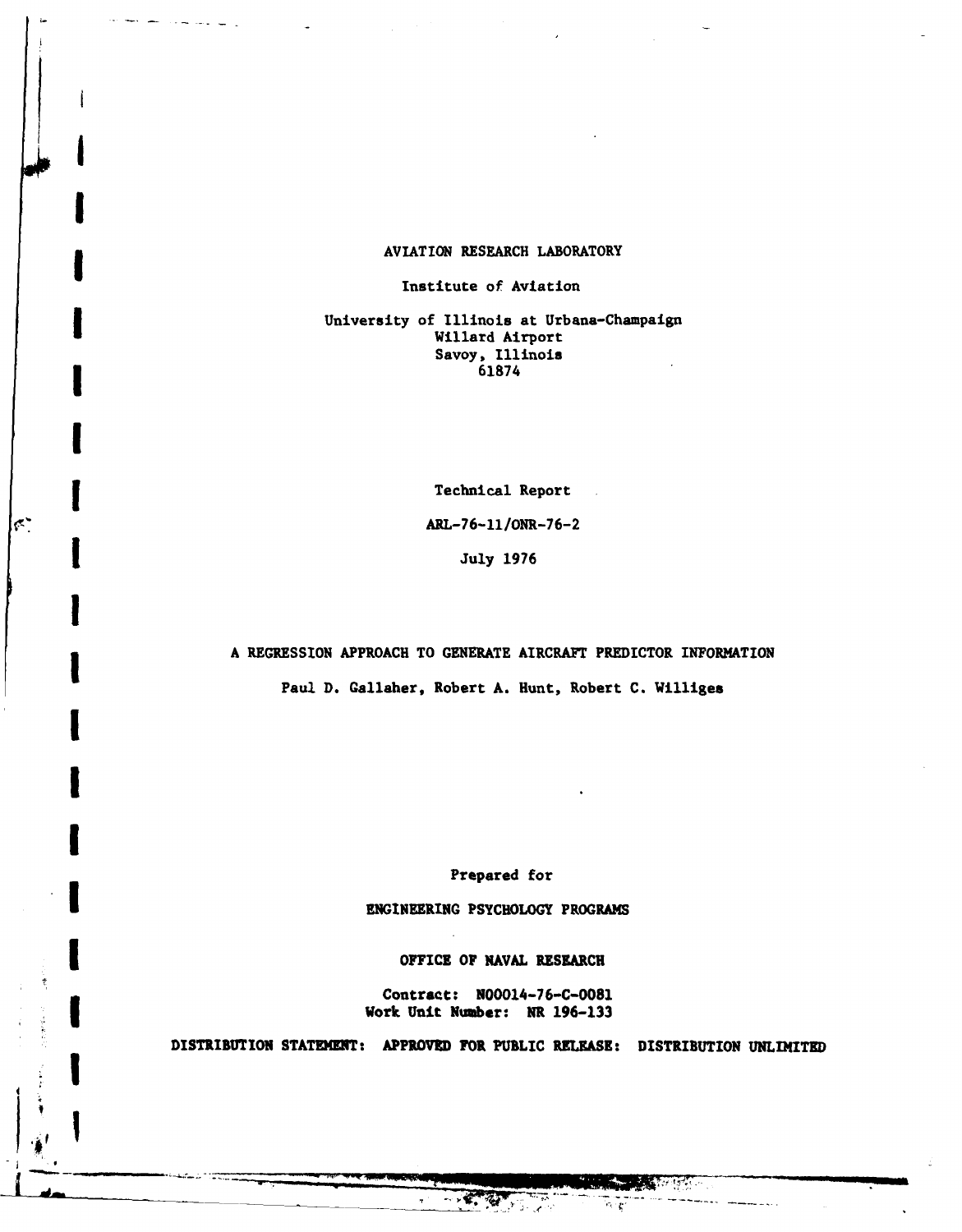**CONTEXT**

The Aviation Research Laboratory of the University of Illinois is investigating methods for enhancing pilot performance through advanced integrated flight display concepts and computer-augmented flight control techniques under contract with the Office of Naval Research. **Mr.** Gerald **S.** Malecki, Assistant Director, Engineering Psychology Programs, is the ONR Scientific Officer. Professor Stanley **N.** Roscoe was the principal investigator during the initial phase of **j** study and during the development of experimental apparatus. Professor Robert **C.** Williges served as principal investigator while Professor **I.** Roscoe was on academic leave during **1975-1976.**

The research is directed toward (1) enhancing pilot performance; (2) the isolation of minimum sets of visual image cues sufficient for **<sup>I</sup>**spatial and geographic orientation in the various ground-referenced phases of representative flight missions, **(3)** the generation and **I** spatially integrated presentation of computed guidance commands and fast-time flight path predictors, and (4) the matching of the dynamic temporal relationships among these display indications for compatibility with computer-augmented flight performance control dynamics, both within each ground-referenced mission phase and during transitions **I** between phases. The investigative program draws selectively upon past work done principally under **ONR** sponsorship or partial sponsorship, including the ANIP and **JANAIR** programs.

The work descirbed **in** this report represents a methodological effort directed towards more efficient techniques for generating air-**I** craft predictor information.

i41491 **'11001115, ,** 30

 $\mathbf{1}$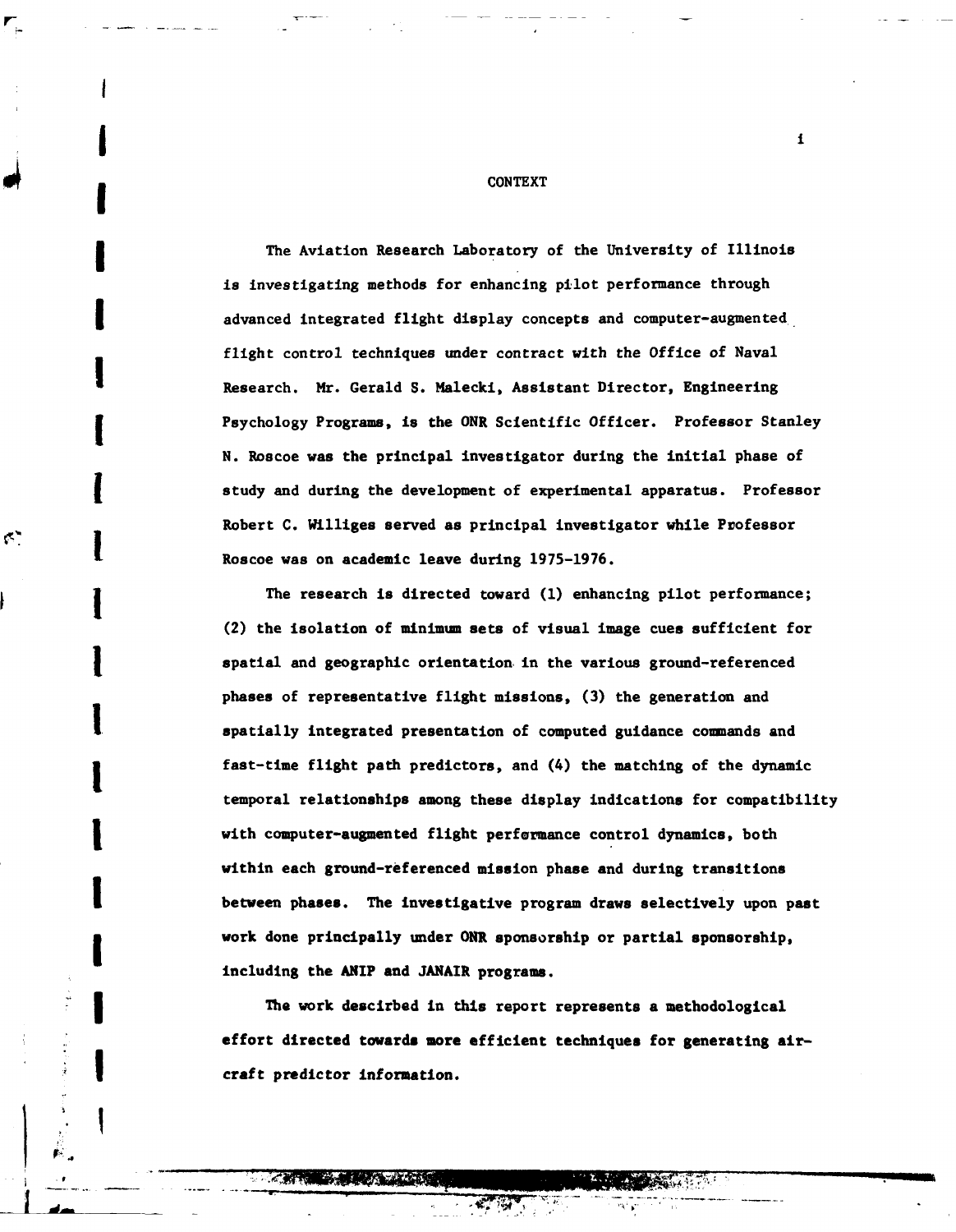# **I** Program Progress and Plans

**1**

 $\frac{1}{2}$  :

**g** During Phase I **of** the current contract, the Aviation Research Laboratory systematically investigated the relationships between the movement of the controls and the response of the airplane and demonstrated substantial improvement in pilot performance as a consequence **I** of their reorganization. **By** the completion of Phase I, all planned control modifications, specifically the digital control system have been incorporated into the **GAT-2** simulator. No additional work on this task is contemplated for the initial year of Phase II.

To study experimentally the effectiveness of alternate sets of **I** visual cues, the Aviation Research Laboratory has developed a **highly** versatile computer-generated display system to present dynamic pictorial images either on a head-down, panel-mounted CRT or on a head-up television projection to a large screen mounted in front of the pilot's windshield on the Link **GAT-2** simulator. Due to the great flexibility of the pictorial display, visual cues and flight status information can be manipulated experimentally. Experimentation to isolate the visual cues sufficient for approach and landing is in progress.

The incorporation of predictive indications of successive future states is currently **under** investigation during Phase II. Experiments will be conducted to determine the number and temporal spacing of flight path predictors to be integrated into the forward-looking flight view. Determination and software implementation of command **I** guidance symbology compatible with the synthetic forward-looking contact

**I ii**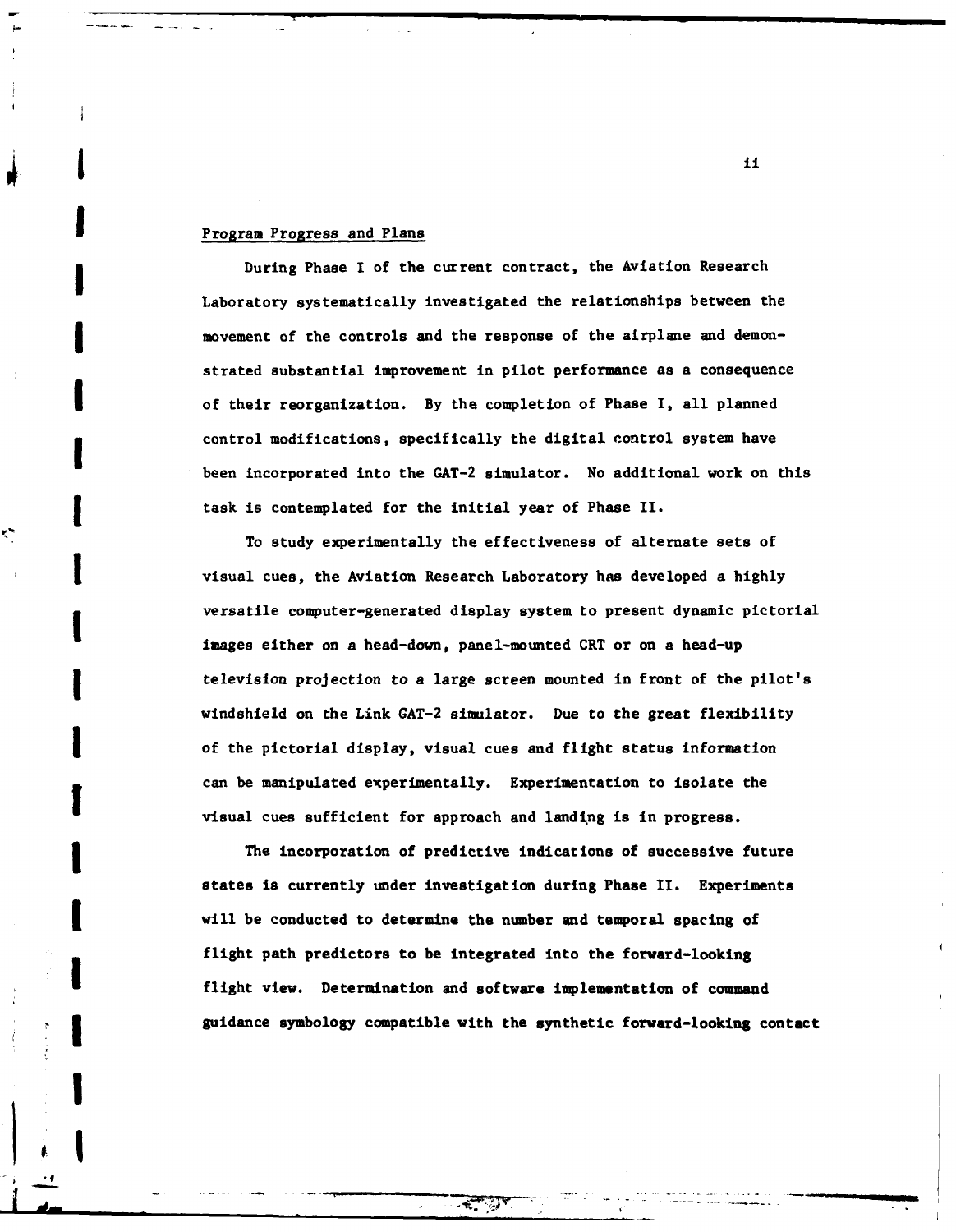analog and predictive flight path presentations will also be undertaken. It is the ultimate objective of this program to develop, during the second year of Phase II, a reconfigured cockpit with integrated sensor and computer-generated imaging displays and computer-augmented controls.

12-AMP 100 0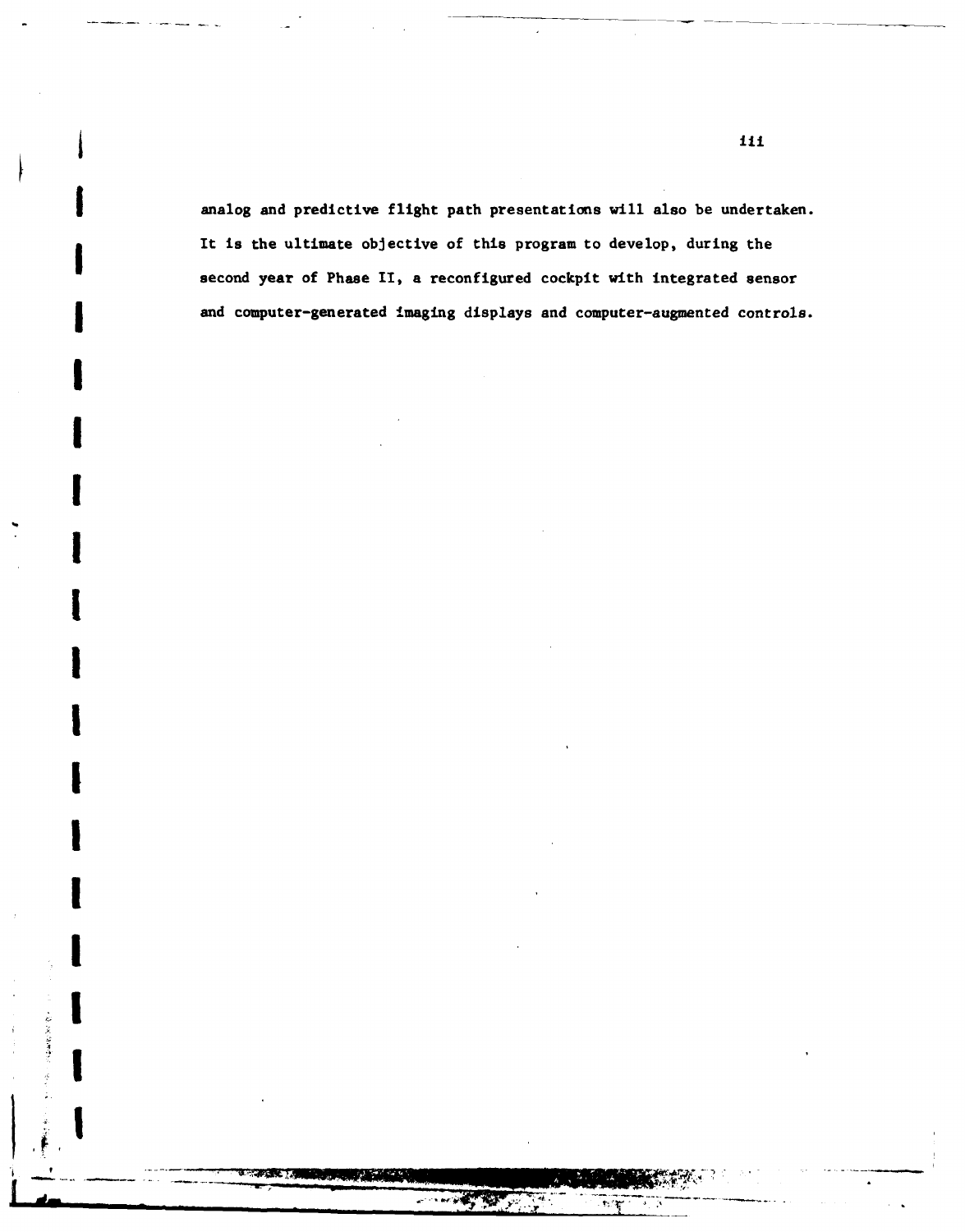# **A** REGRESSION APPROACH TO GENERATE AIRCRAFT PREDICTOR INFORMATION

**I**

1<br>1INTRODUCTION<br>1INTRODUCTION

**By** Paul **D.** Gallaher, Roger A. Hunt, and Robert **C.** Williges

## University of Illinois at Urbana-Champaign

# **i i** SUMMARY

A predictor display shows the human operator future consequences of his immediate control inputs. A contact analog aircraft display is described in which an airplane-like predictor symbol depicts future airplane position and orientation. The standard method for obtaining the predictor information is **to** use a complete, fast-time model of the controlled vehicle. An alternative approach is presented in this paper in which least-squares, first-order, linear approximations for each of the six degrees of freedom of aircraft motion were calculated. Thirteen variables representing changes in positions and rate of change of positions were selected as parameters for the prediction equations. Separate sets of equations were determined for **7,** 14, and 21 seconds prediction times and continuous, **1,** and 3 seconds control neutralization assumption times. The advantages and disadvantages of this regression approach are discussed.

#### **INTRODUCTION**

with information about the future state of the variable being controlled. Often this information can be generated by an analog of the system to be controlled, operating repetitively in an accelerated time scale. Ideally, to generate a predictor model using suc. a fast-time model, the model should be a duplicate of the original plant. For example, to put a predictor display in an aircraft trainer which uses an analog computer for all flight equations and dynamics, a second analog computer just like the first with speeded-up time constants could be used. Such complexity in using an accurate fast-time model imposes a penalty of cost, computer weight, and power requirements. In fact, Kelly **(1)** pointed out that it may not be necessary to have the complete accuracy of a fast-time model.

Bernotat (2) used a Taylor series expansion rather than the fast-time model approach, and found that even inaccurate predictions gave improved performance over no prediction in the control of a third-order undamped system following a step input. Kelley **(3)** found the same effect, but he also found that the useful prediction span decreased with model accuracy while learning times for effective manual control were increased. A comprehensive study of simplified models for an automatic predictive control system for aircraft landing in two dimensional sideways looking displays was conducted **by** Chestnut, Sollecito, and Troutman (4). They pointed out that the model may

**NO -7|**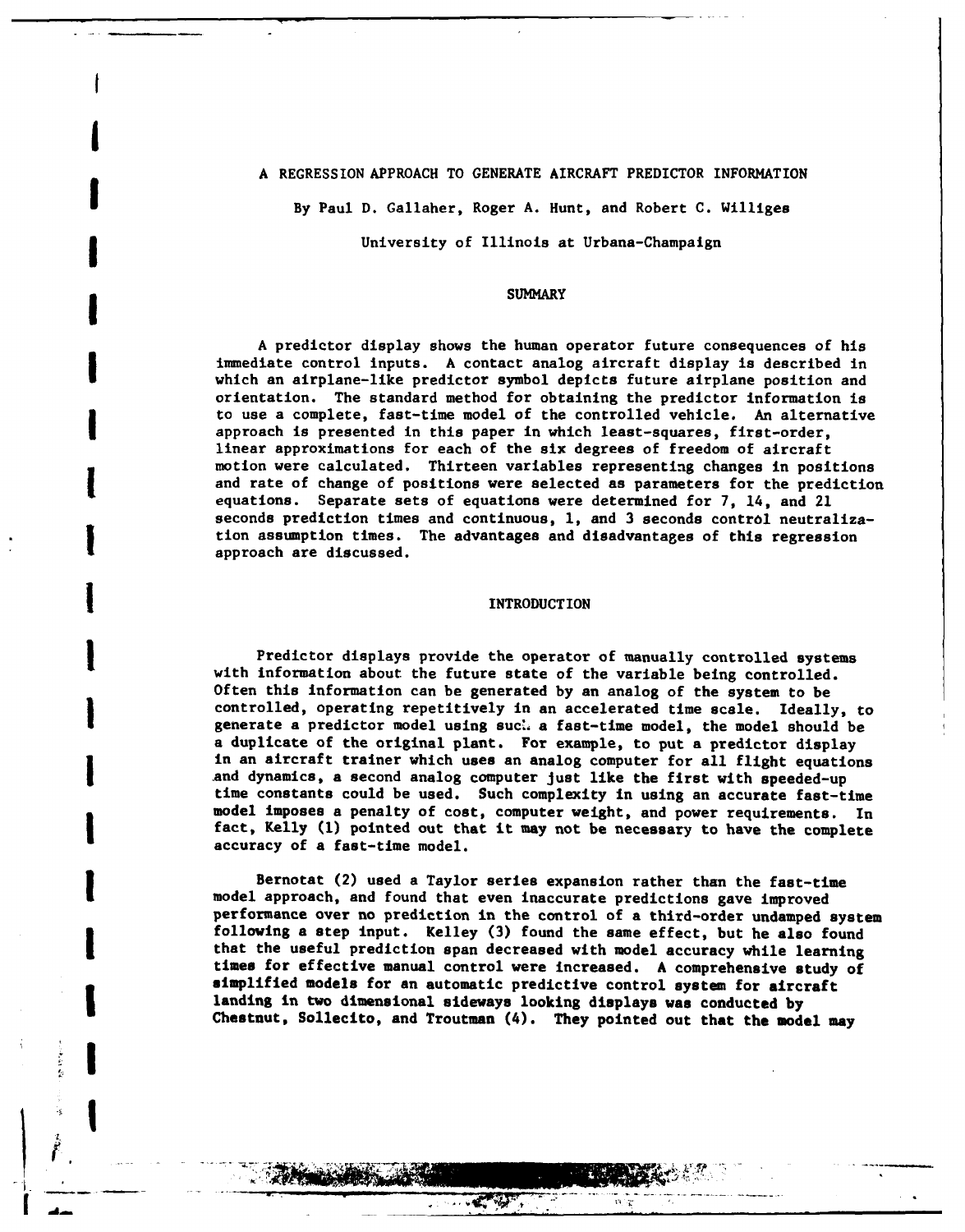be of either the analog or digital form, but they felt the digital approach offers more accuracy and flexibility. They also indicated that the time constants and gains of the model can be in error by two to one without exces- sive loss in performance.

The main effect of an inaccurate model is closely related to the predictor span. The magnitude of the errors in an inaccurate predictor can be determined analytically or experimentally if the plant can be observed directly or simulated accurately for comparison with a less accurate fasttime model. Errors farther into the future are usually compensated for by the fact that accuracy requirements on short predictions usually are greater than for long predictions. Predictor displays can also overcome the problem of accuracy when they are continuously updated. If updating is inaccurate or infrequent, the fast-time model must be that much more accurate.

This paper presents a least-squares, regression approach for determining first-order, linear approximations of accurate fast-time models used in predictor displays. Such a procedure would eliminate the need for an operational fast-time model while still providing a great deal of predictive accuracy. The accuracy of this regression approach for generating these predictor symbols is evaluated both at varidus prediction times and at various control input durations.

# **I** METHOD

#### Task

**I**

*If*it

For the purpose of demonstrating the use of a regression approach to generate predictor information, an application incorporating predictor information in an aircraft system during an approach to landing was used. Because of the complexity and sluggishness of the aircraft system in the landing phase, manual performance depends heavily on the anticipatory abilities of the pilot. Under such circumstances, predictive displays might be very useful. Smith, Pence, Queen, and Wulfeck **(5)** demonstrated that the predictor display did improve performance in an approach to landing on an aircraft carrier. It even facilitated learning to such an extent that mean performance on transfer trials using a predictor was considerably higher than that of a control condition without the predictor.

The specific approach to landing task in this study was generated for a Singer-Link General Aviation Trainer **(GAT-2)** which simulates general, light, twin-engine aircraft. The predictor symbology was incorporated into a versatile computer-generated dynamic flight display developed **by** Artwick **(6)** and was part of an integrated, vertical situation display stylized in Figure **1.** In addition to the situational information of runway outline, centerline, touchdown zone, and grid-line ground texture cues, three glideslope indicators in the form of telephone-pole-shaped symbols and three discrete, airplane-like predictor symbols are shown on the display. The

 $\overline{2}$ 

 $\mathbf{P}$ 

K. D.

**1990 LA**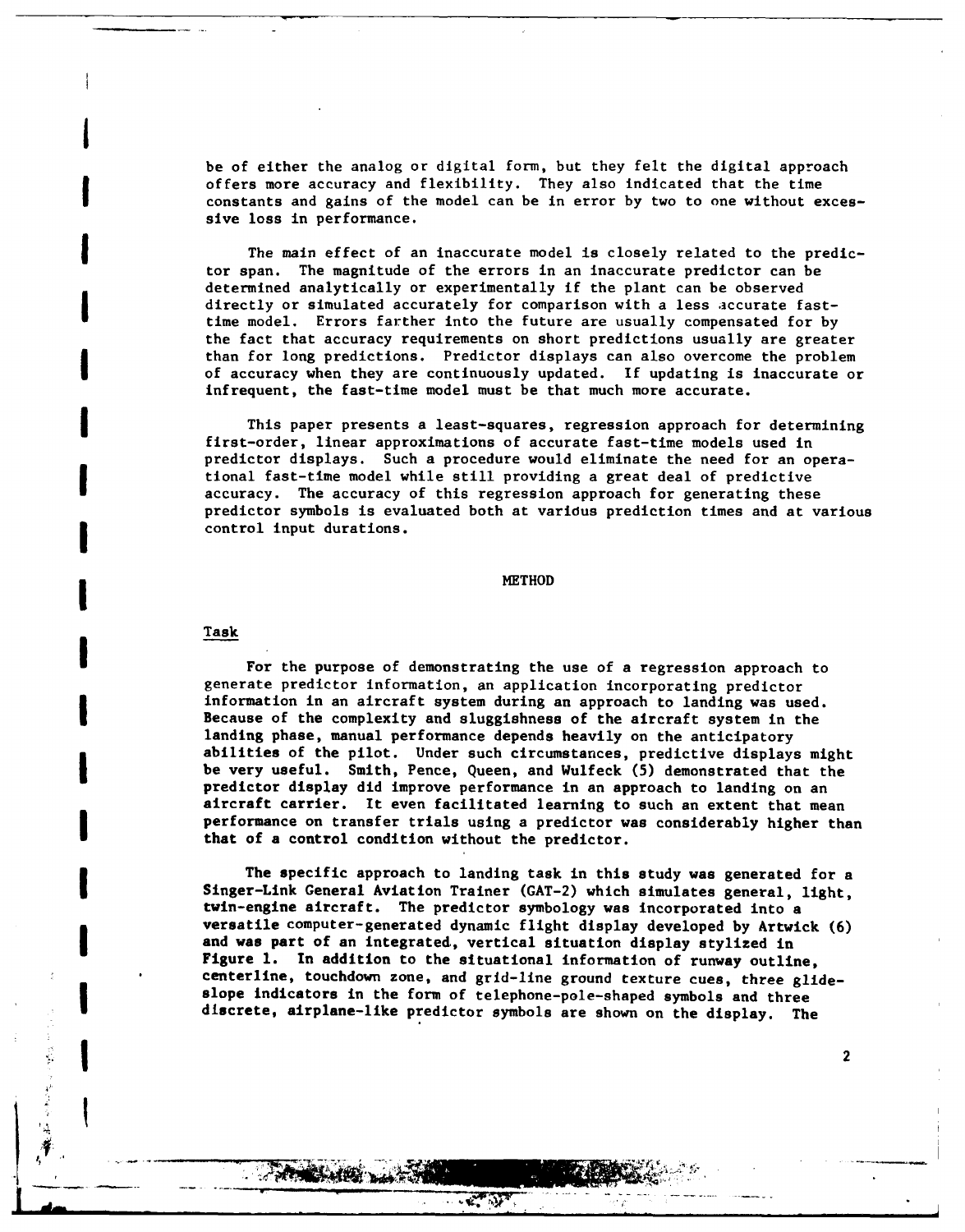predictor symbols represent the position of the aircraft at three particular future points in time **(7,** 14, and 21 seconds as used in this study) given a specified control input **by** the pilot.



Figure **1.** Stylized representation of an integrated vertical situation display showing three aircraft-like predictor symbols.

#### Regression Procedure

**TAR SHARE A LATA** 

**I**

To generate the predictor symbols shown in Figure **1,** one must specify the changes in the six degrees of freedom of aircraft motion as listed in Table **1.** Each of these six degrees of freedom are determined by the specific flight dynamics of the aircraft. These dynamics are specified in terms of complex, higher-order differential equations which represent position, change in position, and rate of change of position as shown in Table 2. (These values are all accessible as millivolts in the GAT-2 analog computer.)

Rather than use the complete set of complex flight equations, a firstorder linear approximation may suffice particularly in the limited range of variables encountered in a final approach to landing situation. A standard, least-squares, multiple linear regression analysis (Tatsuoka, **7)** can be used to estimate a raw-score, linear approximation of the general form,

$$
Y = \beta_0 + \beta_1 X_1 + \ldots + \beta_m X_m \tag{1}
$$

 $\mathbf{3}$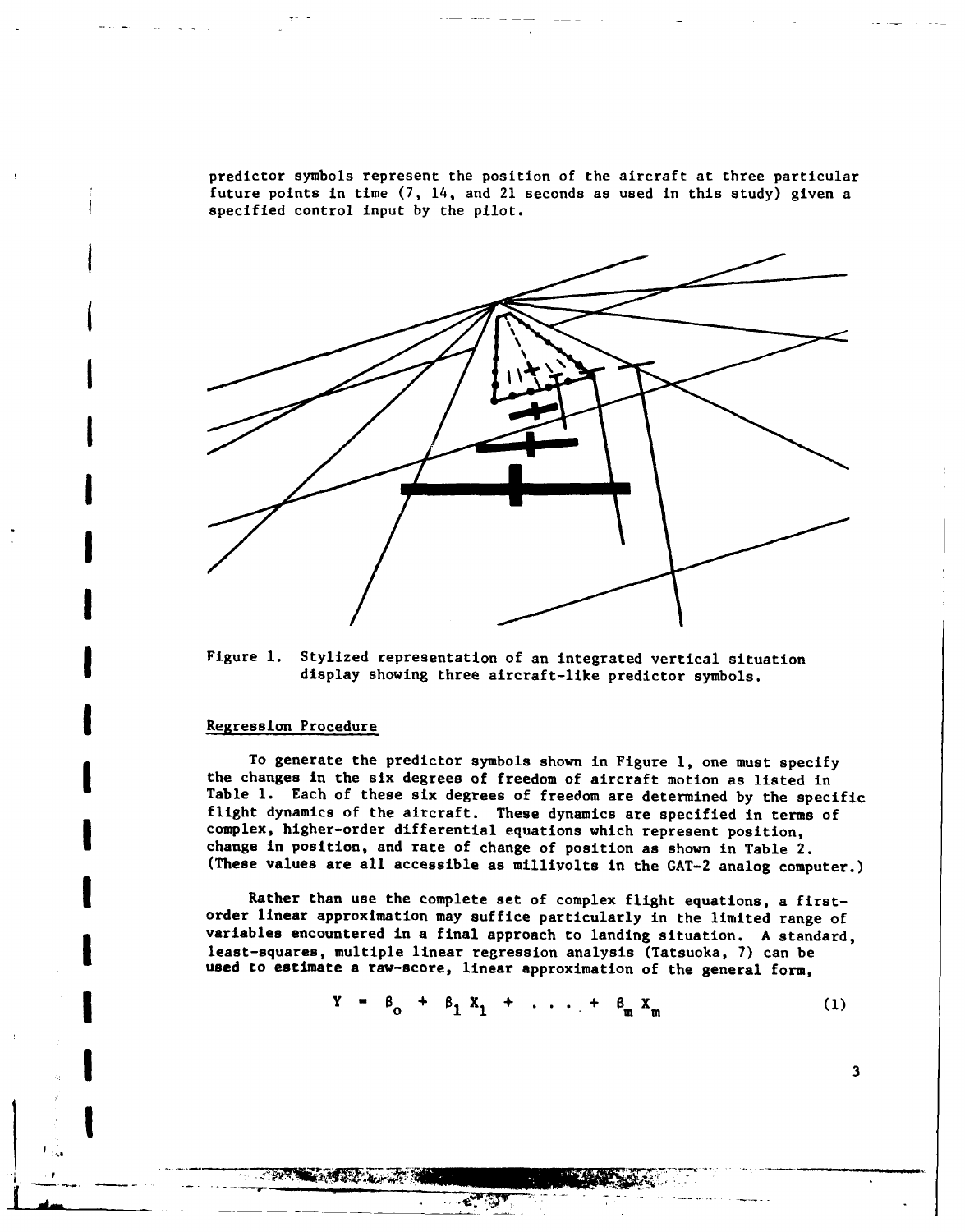TABLE **1**

j.

Š,

Changes in Six Degrees of Freedom of Aircraft Motion Required to Specify Aircraft Pradictor Symbology

| Degrees of Freedom                                  |
|-----------------------------------------------------|
| Change in Bank $(\Delta \theta_p)$                  |
| Change in Yaw $(\Delta \theta_{V})$                 |
| Change in Pitch $(\Delta \theta_p)$                 |
| Change in Lateral Position $(\Delta_{\mathbf{y}})$  |
| Change in Vertical Position $(\Delta_{\mathbf{v}})$ |
| Change in Longitudinal Position $(\Delta_g)$        |
|                                                     |

# TABLE 2

*AIM*

Initial Variables Used to Predict Changes in Six Degrees of Freedom of Aircraft Motion

|   | Predictor Variables             |
|---|---------------------------------|
| I | Aileron Position $(a)$          |
| I | Rudder Position $(\rho)$        |
|   | Elevator Position (c)           |
| I | Throttle Position $(7)$         |
|   | Bank Angle $(\theta_R)$         |
| l | Yaw Angle $(\theta_v)$          |
| į | Pitch Angle $(\theta_p)$        |
|   | Cosine Bank (cos $\theta_{p}$ ) |
|   | Rate of Roll $(\hat{\theta}_R)$ |
|   | Rate of Pitch $(\theta_p)$      |
|   | Rate of Yaw $(\theta_V)$        |
| l | Rate of Climb (R/C)             |
|   | Velocity (v)                    |
| 8 |                                 |

فلتستعص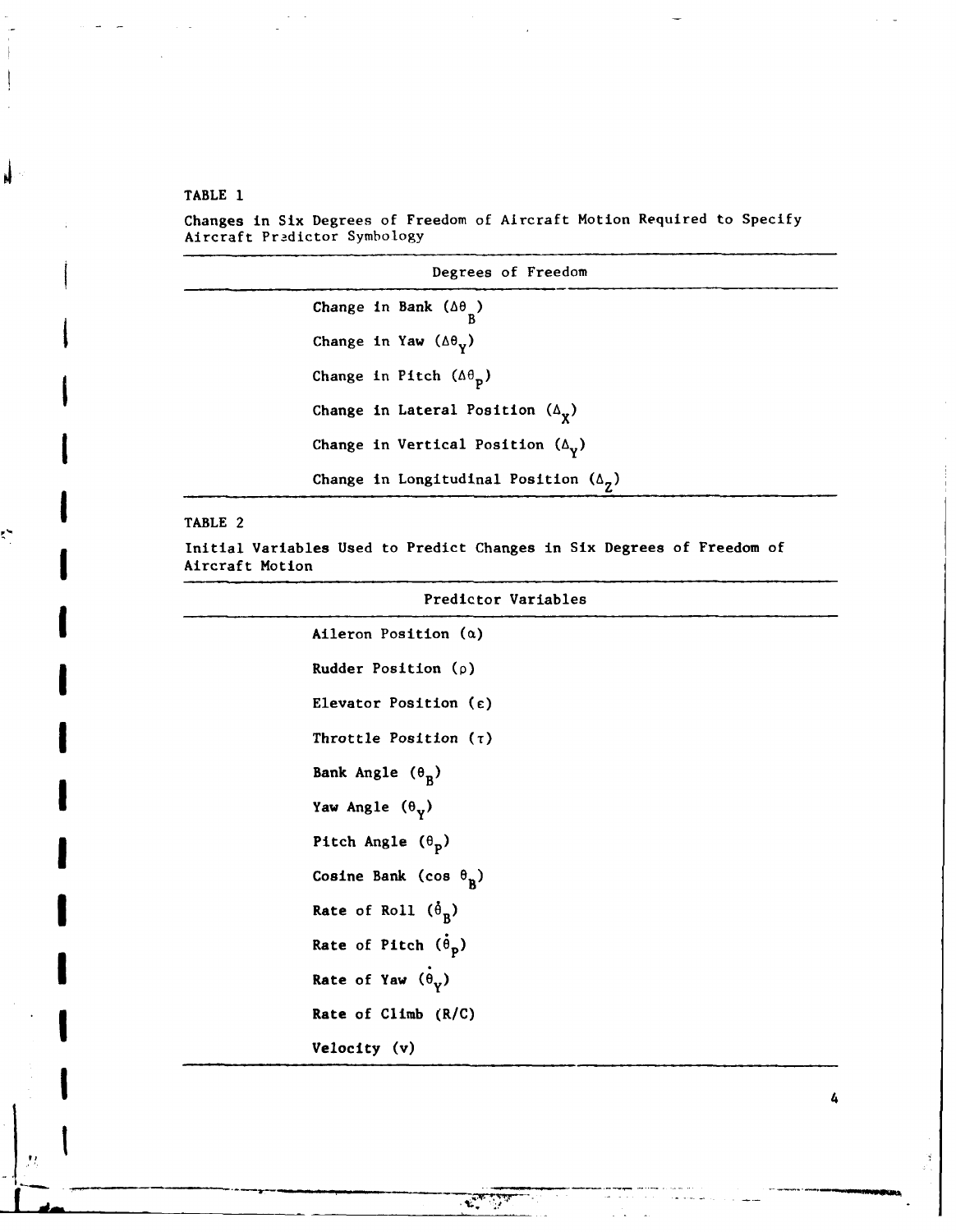where Y represents the dependent variable,  $X_1$  through  $X_2$  the independent variables, and  $\beta$  through  $\beta$  the partial regression coerficients. Specifically, the general form of the Equation 1 for the predictor symbology case is,

$$
\Delta \text{ degree of freedom} = \beta_0 + \beta_1 \alpha + \beta_2 \rho + \beta_3 \epsilon + \beta_4 \theta_B
$$
  
+  $\beta_5 \theta_Y + \beta_6 \theta_P + \beta_7 \cos \theta_B + \beta_8 \dot{\theta}_B$   

$$
\beta_9 \dot{\theta}_P + \beta_{10} \dot{\theta}_Y + \beta_{11} R/C
$$
 (2)

where Y is replaced by the particular change in degree of freedom of interest the X's are replaced by selected variables in Table 2, and the B's represent the raw-score, partial regression weights which are empirically determined.

All the independent variables except velocity and throttle can take on both positive and negative values. Velocity and throttle are always zero or some positive value, so their contribution to the predictor equation would always be positive. Furthermore, velocity and throttle changes should amplify the effects produced by control surface position and airplane position changes. Consequently, the independent variables of aileron, rudder, and elevator position as well as the current bank, yaw, and pitch angles shown in Equation 2 are multiplied by the velocity and throttle values of the GAT-2. The remaining four variables in Equation 2 already contain velocity and throttle information, because they are rates of change in position.

#### Data Collection Procedure

**I**

**I**

Of the thirteen independent variables shown in Table 2, only the changes in position of the three control surfaces (rudder, aileron, and elevator position) and the throttle position can be directly affected by the pilot. The remaining nine variables are non-linear, interacting functions of these as well as outside disturbances. For each of the four variables under direct pilot control, three levels of change in millivolts (zero, one positive, and one negative) were directly manipulated by the experimenter to obtain the necessary data for generating the regression equations. A one-third replication of the factorial combination of these four variables was observed twice resulting in 54 data collection flights. The remaining nine variables were considered to be approximately random and were not manipulated through experimenter control.

During each of these 54 data collection cycles the GAT-2 was flown in an approach to landing configuration. The landing gear was down and the proper airspeed, flap setting, manifold pressure, etc. was maintained. When the GAT-2 was flown by the pilot to the proper landing configuration, the Raytheon 704 computer maintained the control surfaces at the appropriate level, recorded the initial values of all thirteen independent variables shown in Table 2, and measured the changes in the six degrees of freedom of motion (dependent variables) after 7, 14, and 21 seconds. These latter values provided the three prediction times represented by the successive discrete predictor symbols shown in Figure **1.**

**TAX** 

计算机站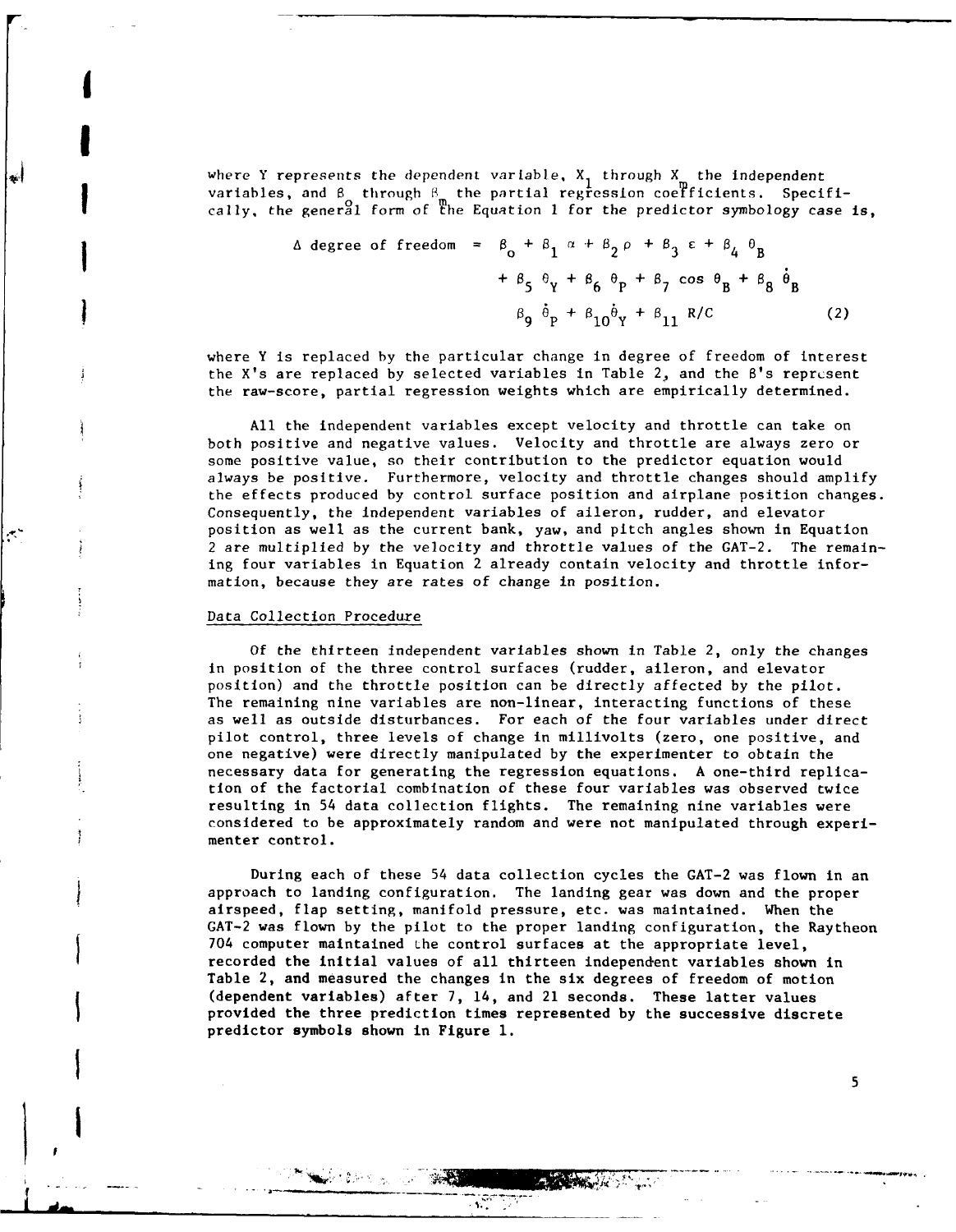To simulate the four designated control surface positions over different flights, the Raytheon 704 computer was used. The analog signals from the GAT-2 representing control surface positions were intercepted prior to their use in the GAT-2 analog computer flight equations. An analog-to-digital converter made these signals available in the form of a 12-bit word. Thus, 0 to 10<br>volts was converted to 0 to 2048 binary. The software routines then generated changes in these signals as dictated by the one-third replicate of the factorial design. These new signals were sent through the digital-to-analog converter and into the GAT-2 computer to maintain precisely a given set of control movements.

As shown in Table 3, the factorial design of this study also allowed for the calculation of six prediction equations for each of three control assumption times at the 7, 14, and 21 second prediction times. The length of time these control surface changes were maintained prior to neutralization determined the control assumption times. When the control changes were maintained continuously over the 21 second prediction span, this produced the continuous or on-line predictor model (Warner 8). If the control changes were not maintained throughout the data collection phase, an off-line predictor model is used. Two off-line models using control assumption times of 1 and 3 seconds were also investigated in this study. A different set of 54 approaches to landing were required for each control assumption time. Consequently, a total of 162 approaches were measured.

#### TABLE **3**

i<br>İ

 $\blacksquare$ 

Factorial Design of Control Assumptions and Prediction Times Used to Generate the Six Regression Equations Predicting the Degrees of Freedom of Motion of the Predictor Symbol

| Control Assumptions | Prediction Times (Seconds) |                      |                |  |
|---------------------|----------------------------|----------------------|----------------|--|
| Seconds)            |                            | 14                   | 21             |  |
| Continuous (21)     | (6 Regression              | (6 Regression        | (6 Regression  |  |
|                     | Equations)                 | Equations)           | Equations)     |  |
| T                   | (6 Regression)             | (6 Regression        | (6 Regression) |  |
|                     | Equations)                 | Equations)           | Equations)     |  |
| 3                   | (6 Regression              | <b>(6 Regression</b> | (6 Regression  |  |
|                     | Equations)                 | Equations)           | Equations)     |  |

#### **RESULTS**

A multiple, linear regression analysis was conducted on all **11** independent variables shown in Equation 2 for each dependent variable to determine the appropriate partial-regression coefficient values. Table 3 shows that there were six equations for each predictor time and the associated control assumptions. These six equations determined the changes in the six degrees of freedom of motion for a particular predictor symbol. Because each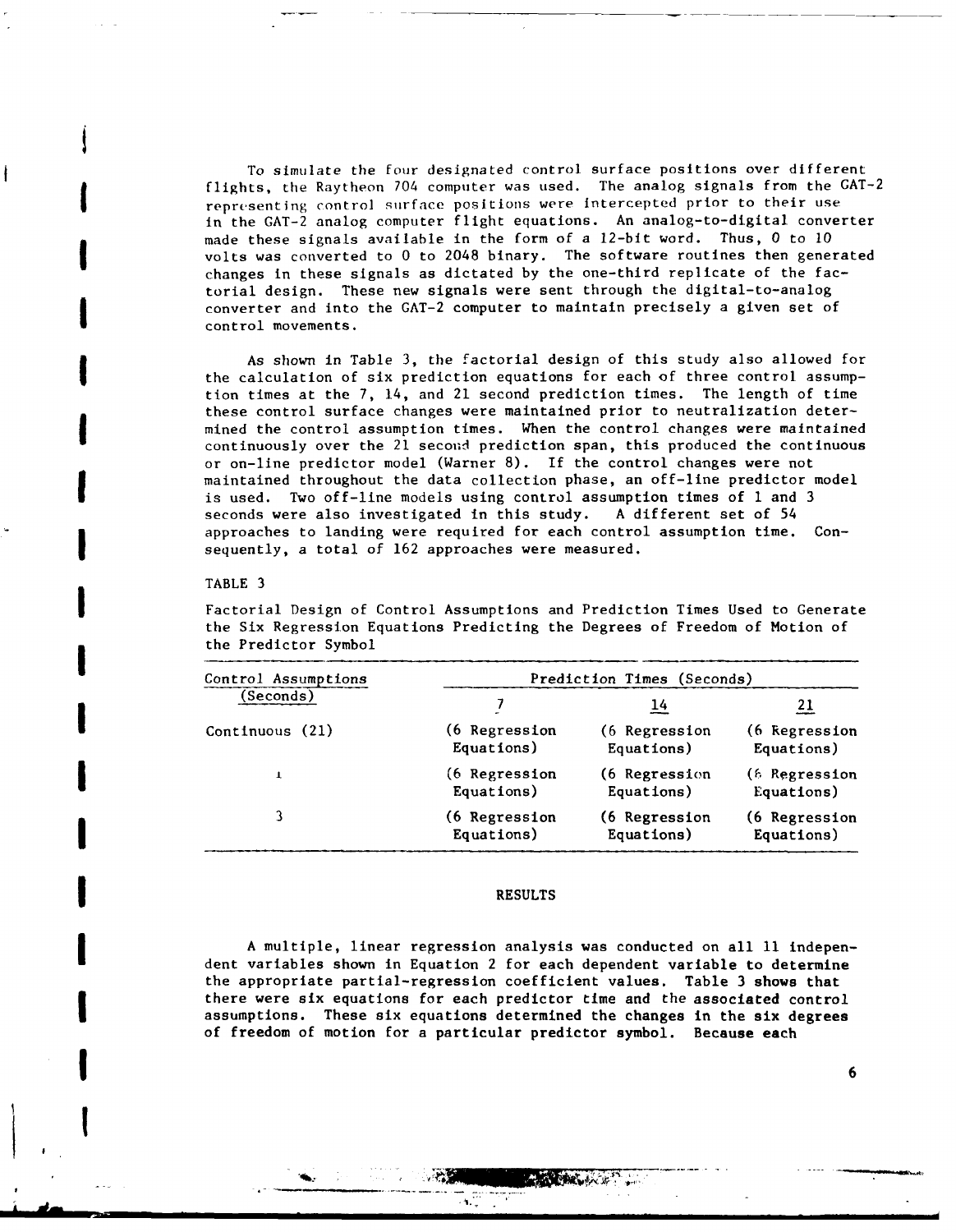prediction equation required a separate regression analysis, a total of 54 regression equations were solved.

For example, Table 4 shows the general form of the six prediction equations needed to represent the airplane predictor symbol at seven seconds in the future for a three second control assumption time. Although this regression analysis was conducted on all 11 of the independent variables shown in Equation 2, only the statistically significant **(p <** .05) predictors are shown in Table 4. Similar sets of prediction equations were derived for the other treatment conditions summarized In Table 3. In each case, however, the specific set of statistically reliable partial-regression weights varied somewhat.

#### **I** TABLE 4

**17**

Prediction Equations with Significant **(p** < .05) Independent Variables Used to Determine Changes in the Six Degrees of Freedom of Aircraft Motion for Seven-Second Prediction Span and Three-Second Neutralization Assumption.

|                             | $\Delta\theta_B$ = $\beta_0$ + $\beta_1$ $\alpha$ + $\beta_2$ $\rho$ + $\beta_3$ $\theta_B$ + $\beta_4$ $\dot{\theta}_B$ + $\beta_5$ $\dot{\theta}_Y$ + $\beta_6$ $\dot{\theta}_P$ |
|-----------------------------|------------------------------------------------------------------------------------------------------------------------------------------------------------------------------------|
| $\Delta\theta_{\mathbf{v}}$ | = $\beta_0$ + $\beta_1$ $\alpha$ + $\beta_2$ $\theta_B$ + $\beta_3$ $\dot{\theta}_B$ + $\beta_4$ $\dot{\theta}_Y$ + $\beta_5$<br>$\ddot{\theta}_{\mathbf{p}}$                      |
| $\Delta\theta_{\bf p}$      | = $\beta_0 + \beta_1 \epsilon + \beta_2 \theta_B + \beta_3 \theta_Y + \beta_4 \theta_P + \beta_5$<br>$\theta_p$ + $\beta_6$ R/C                                                    |
| ΔΧ                          | = $B_0 + B_1 \alpha + B_2 \rho + B_3 B_1 + B_4 B_1 + B_5 B_1 + B_6 B_1 + B_7$<br>$\ddot{\theta}_p$                                                                                 |
| ΔΥ                          | = $\beta_0 + \beta_1 \alpha + \beta_2 \epsilon + \beta_3 \cos \theta_B + \beta_4 \theta_B + \beta_5 \theta_P + \beta_6 R/C$                                                        |
| ΔZ                          | = $\beta_0 + \beta_1 \alpha + \beta_2 \epsilon + \beta_3 \cos \theta_B + \beta_4 \dot{\theta}_B + \beta_5 \dot{\theta}_P$<br>+ $\beta_6$ R/C                                       |

One convenient way of assessing the goodness of fit of each of these regression equations is to calculate the multiple correlation coefficient. The square of this value represents the percent of variance accounted for by the regression equation. Table 5 summarizes the multiple correlation coefficients for each of the 54 prediction equations of this study. (For example, the multiple correlation coefficients for the six prediction equations presented in Table 4 are **.96, .98,** .84, .94, **.79,** and **.85,** respectively.) Note that the change in altitude **(Y)** is the degree of freedom of aircraft motion which resulted in the lowest multiple correlation coefficients. Generally, the one-second control assumption time and the seven-second prediction time also produced regression equations with lower predictive accuracy.

**t'IT 7-**

 $\sqrt{2}$ 

**WE WANT TO GET YOUR**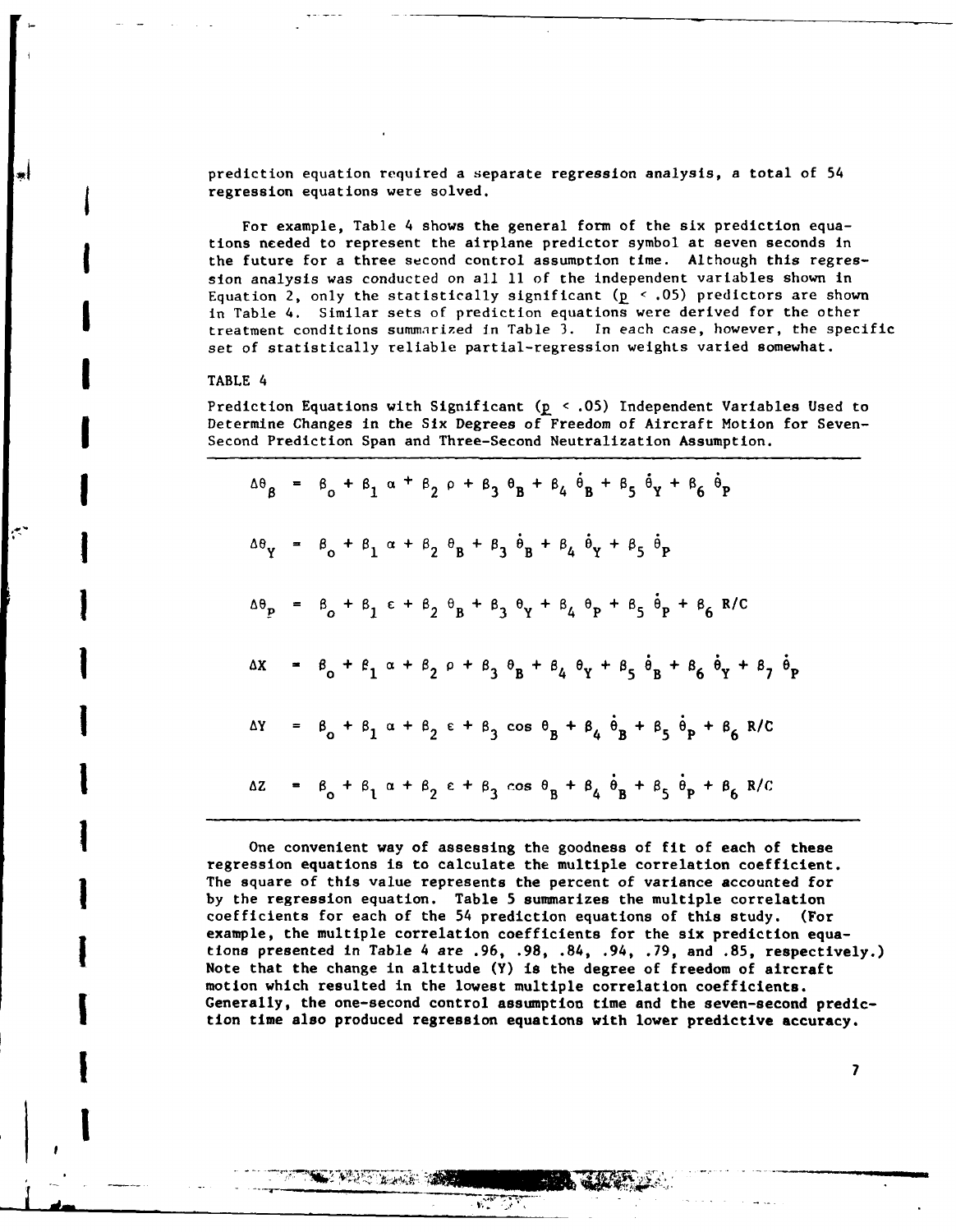# TABLE 5

**IDISCUSSION**

**!8**

Ġ,

Prediction Times Bank Yaw Pitch X Y **Z** Continuous (21 Second) Control Assumption **1 7 .98 .95 .97 .87 .78 .77** 14 **.98 .98 .98 .95 .85** .94 21 **.99 .98 .97 .97 .92 .96** I Second Control Assumption **7 .96 .96 .87 .88 .66 .66** 14 **.97 .95** .94 **.92 .71 .61** 21 **.97 .91** .94 **.93 .75** .64 3 Second Control Assumption **7 .96 .98** .84 .94 **.79 .85** 14 **.98 .98 .91 .98 .83** .92 **1** 21 **.98 .98 .95 .98 .85 .92**

**(** Multiple Correlation Coefficients for Each Predictor Equation

## **DISCUSSION**

The overall consistently high multiple correlation coefficients obtained in this study indicate that the regression approach yields very accurate prediction equations and is a viable alternative to using the complete, fast-time model. The lower multiple correlation coefficients for the one-second control assumption is probably reflective of the fact that a one-second control input is simply too brief to account for any significant movement of the GAT-2 over the **1** prediction interval. Likewise, the lower predictive power of the **7** second prediction times as compared to 14 and 21 seconds merely shows that the GAT-2 dynamics are such that the simulator has not completed a response to the control force inputs. The longer prediction times represent a more complete simulator response.

A simplification of this approach for application to actual aircraft would be to remove the variables representing rates of change of motion which are not normally available. Undoubtedly, this simplification would

**,7** .-... **T.** . . .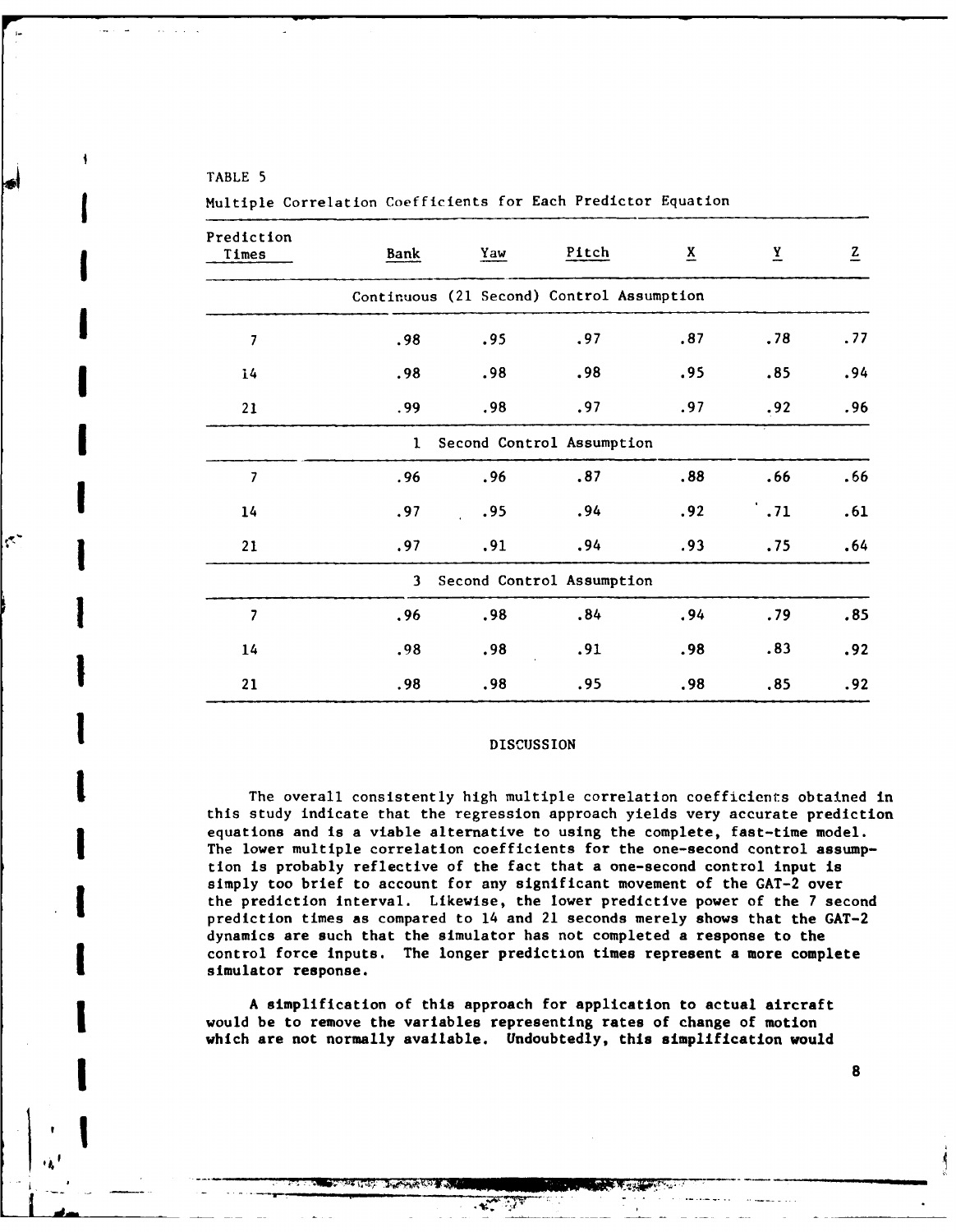reduce the predictive accuracy of the regression equations, because rate parameters provided significant weightings in the prediction equations. From a behavioral point of view, however, these less precise equations may not affect the pilot's performance in flying the aircraft. Additional research is needed to determine the role of predictor symbol accuracy in determining **I** operator control inputs before the allowable degree of predictor simplification can be specified.

**I**

**I**

ابد

 $\mathcal{C}^{\mathcal{C}}$ 

This approach to generating predictor symbology offers the advantages of ease of implementation, low cost, and conformity to a digitally-generated display. In fact, this method may be better than an accurate, fast-time model in the sense that time lags are no longer proportional to prediction span because of increased computations being required further into the future. Furthermore, the prediction span need not be compromised by repetition rate, updating frequency, or computing power available because any discrete prediction is as easy to make as any other.

It should be remembered that the specific prediction equations of this study pertain only to the control dynamics of the GAT-2 at the three prediction times and control assumption times varied. In other words, the regression equations are always specific to the device from which the data are collected. The approach and procedure for generating these regression equations, however, are general and can be applied to generating predictor symbology for any specific device. Obviously, there probably are situations in which a multiple linear regression may not provide an adequate representation of the true underlying system dynamics. In such instances a regression approach is still appropriate, because it can be easily extended to higherorder, polynomial regression representations of these complex functions. **I**

# ACKNOWLEDGMENTS **I**

Contractual support for this research was provided **by** the Engineering Psychology Program, Office of Naval Research, Contract Number N00014-76-C-**0081.** Mr. Gerald Malecki, Assistant Director of Engineering Psychology Programs, was the technical monitor of this program. This paper was presented at Twelfth Annual Conference on Manual Control, University of Illinois at Urbana-Champaign, May 25-27, 1976.

#### REFERENCES

- 1 **1.** Kelly, **C.** R. Developing and testing the effectiveness of the predictor instrument. Santa Monica, Calif.: Dunlap and Associates, Inc., Technical Report **252-60-1,** March 1960.
- 2. Bernotat, R. Das prinzip der voranzelge und seine anwendung in der flugführung. Zeitschrift für Flugwissenschaften, 1965, 13, 373-377.

**THE STATE OF THE COMPANY** 

**1** 3. Kelley, C.R. Further research on the predictor instrument. Santa Monica Calif.: Dunlap and Associates, Inc., Technical Report 252-60-2, December **1 1960.**

7365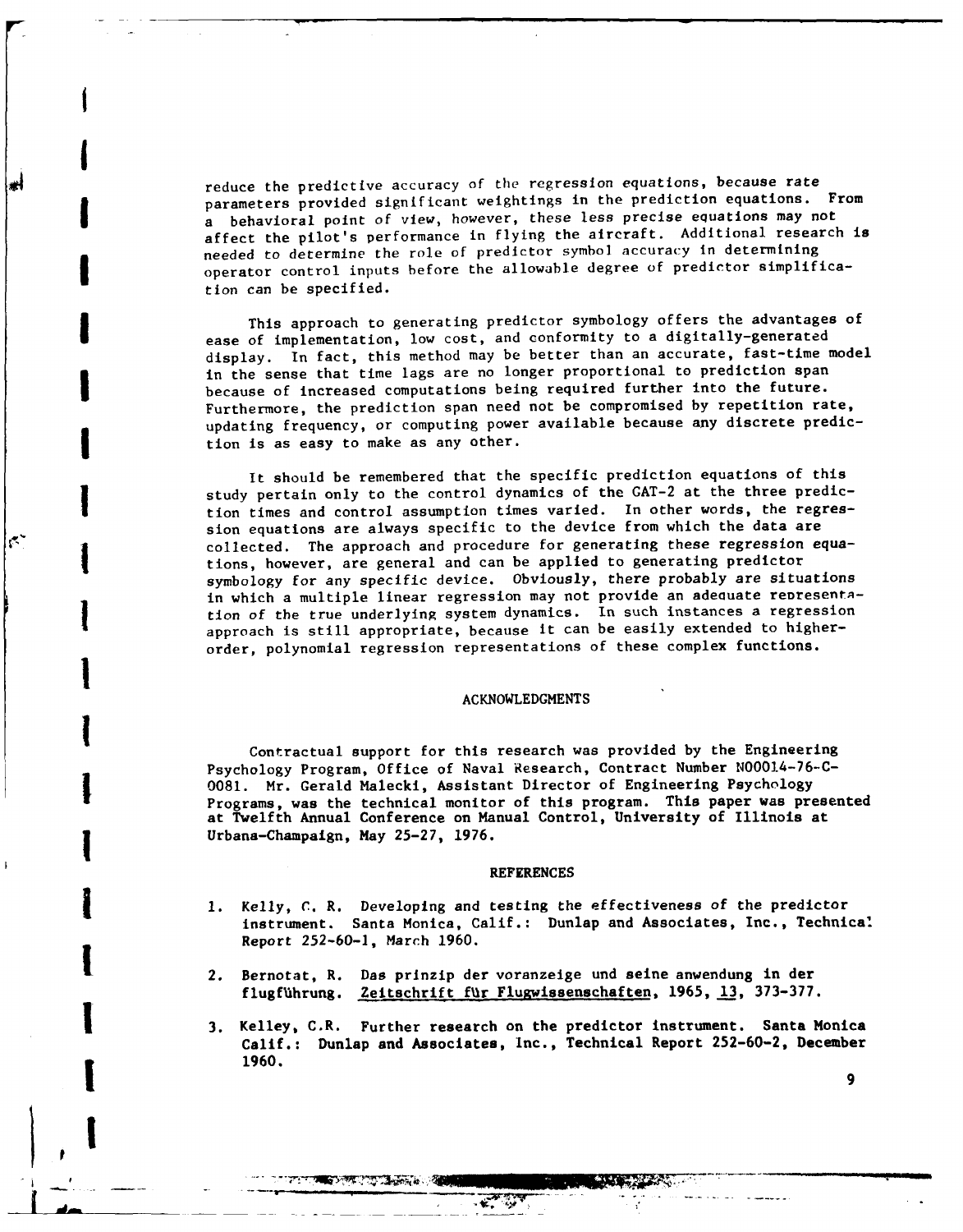4. Chestnut, H.,Sollecito, W. E. and Troutman, P. H. Predictive control system application. Transaction of AIEEE, 1961, 55, 128-139.

**I**

**I**

**I**

¢,

**I**

**I**

**I**

**I**

**I**

**I**

**I**

- 5. Smith, R. L., Pence, **G. G.,** Queen, J. **E..** Wulfeck, J. W. Effect of a predictor instrument on learning to lana a simulated jet trainer. Inglewood, Calif.: Dunlap and Associates, Inc., August, 1974.
- 6. Artwick, **B.** A. A versatile computer-generated dynamic flight display. Savoy, **Ill.:** University of Illinois at Urbana-Champaign, Institute of Aviation, Aviation Research Laboratory, Technical Report ARL-76-5/ONR-76-1, May 1976.
- 7. Tatsuoka, M. M. The general linear model. Institute for Personality and Ability Testing, Champaign, Ill., 1975.
- **8.** Warner, **J. A. A** fundamental study of predictive display systems, NASA CR-1274, Technical Report, 1969.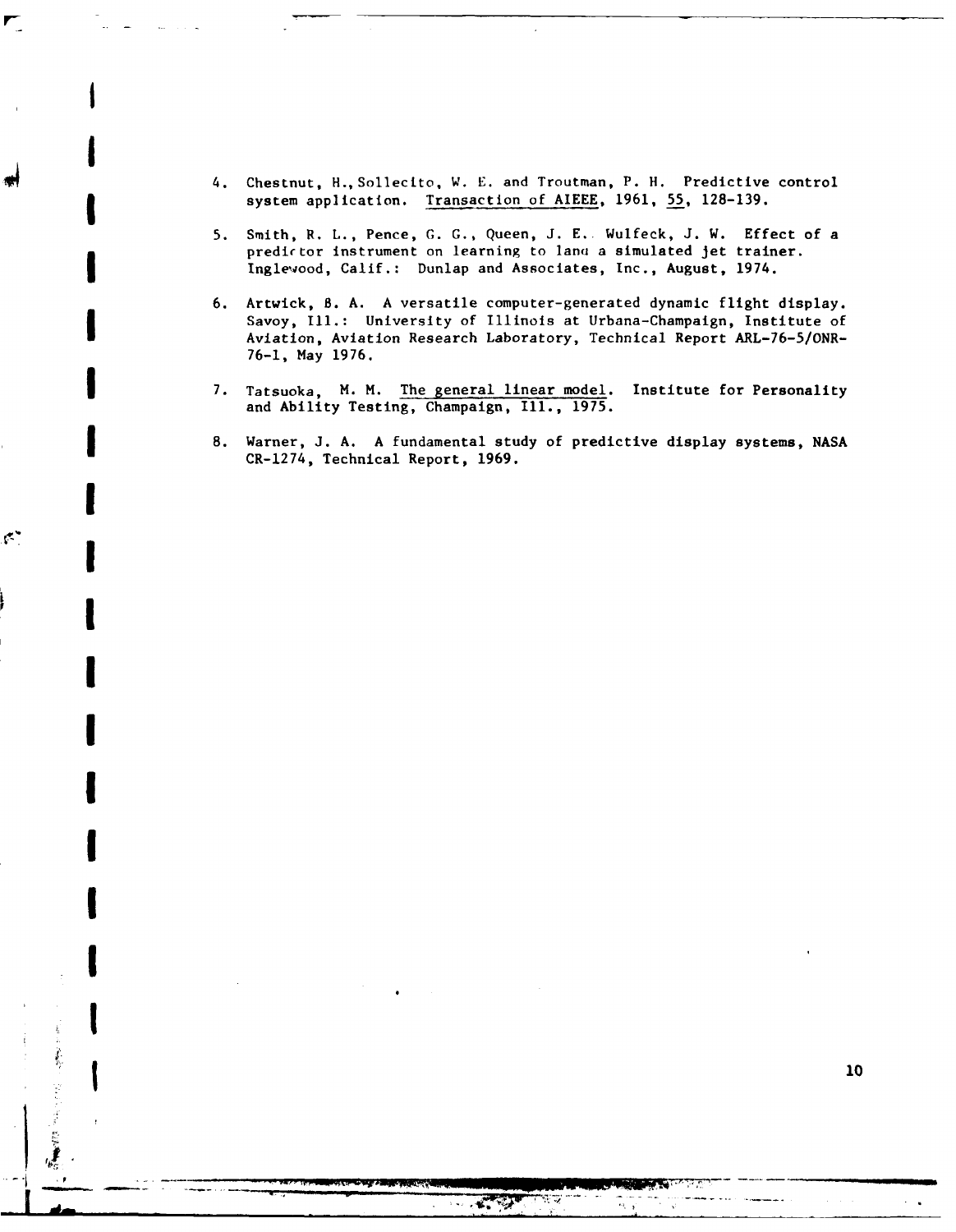#### **I** DISTRIBUTION LIST

Director, Engineering Psychology (5 cys) Director, ONR Branch Office<br>Programs, Code 455 **ATTN: Dr. C. E. Davis** Programs, Code 455 **ATTN: Dr. C. E. Davis**<br>
Office of Naval Research **ATTN: Dr. C. E. Davis** Office of Naval Research 536 South Clark Street 800 North Quincy Street<br>Arlington, Virginia 22217

Defense Documentation Center ( 6 cys) ATTN: Mr. R. Lawson<br>Cameron Station 1030 East Green Stree Alexandria, Virginia 22314

Pentagon, Rm 3D129 Code 2627 Washington, DC 20301

**I**

 $\mathcal{C}$ 

Dr. Robert Young<br>
Director Human Resources Research<br>
Maval Research Laboratory Director Human Resources Research Advanced Research Projects Agency Code 5707.40 1400 Wilson Boulevard Washington, DC 20375 Arlington, Virginia 22209

Office of the Chief of Naval of the Navy Operations 11<br>
1992 - Constanting International Construction of the Navy<br>
200 Stoval Street Department of the Navy Washington, DC 20350 Alexandria, VA 22332

Dr. A. L. Slafkosky **Dr. Heber G. Moore** Scientific Advisor **Hqs., Naval Material Command** Commandant of the Marine Corps Code 0331 Code RD-I Department of the Navy Washington, DC 20380 Washington, DC 20360

Assistant Chief for Technology, Code 200 Mr. Arnold Rubinstein Office of Naval Research Naval Material Command, NAVMAT 0344 800 N. Quincy Street **Department of the Navy** Arlington, Virginia 22217 Washington, DC 20360

Code 1021P **Department of the Navy 800** North Quincy Street Washington, **DC 20360** Arlington, Virginia 22217

Aircraft Instrumentation Program, Human Factors Programs Code 211 AIR 340F Office of Naval Research Washington, **DC 20360 800 N.** Quincy Street Arlington, Virginia **22217**

**A CARD CARD AND A CARD AND A CARD AND A** 

**!7** *<sup>A</sup>***I!**

Director, ONR Branch Office 1030 East Green Street<br>Pasadena, CA 91106 Lt. Col. Henry L. Taylor, USAF Dir., Naval Research Laboratory (6 cys)<br>
OAD (E&LS) ODDR & E Technical Information Division Technical Information Division<br>Code 2627 Dr. Andreas B. Rechnitzer Human Factors Plans, OP987P7 Office of the Oceanographer

Office of Naval Research (6 cys) Commander, Naval Air Systems Command<br>International Programs **Crew Station Design, AIR 5313** Crew Station Design, AIR 5313

Commander, Naval Air System Command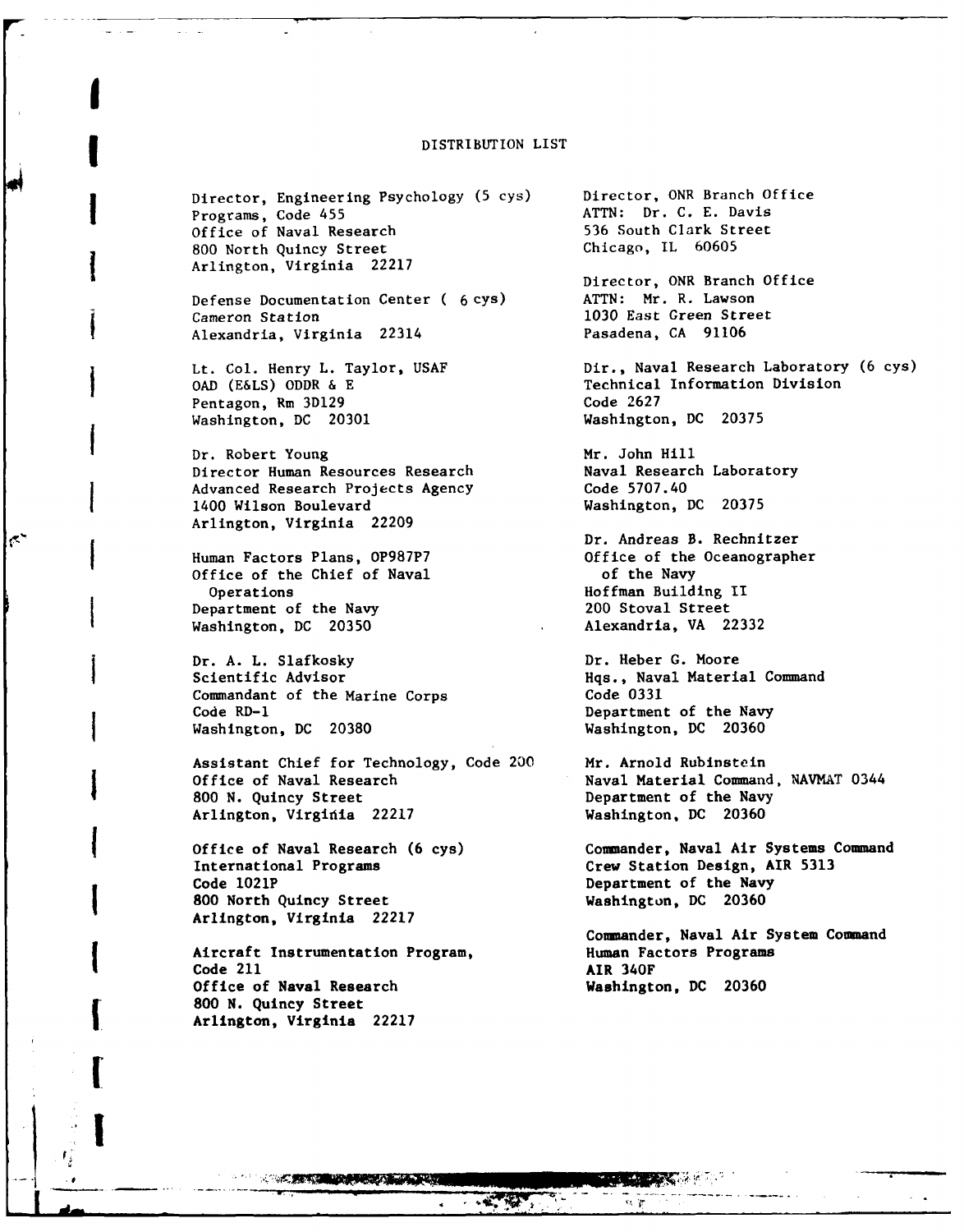Commander, Naval Air Systems Command Mr. Ronald A. Erickson<br>ATTN: Mr. T. Momiyama **Mr. And Med. Auman Factors Br.** Advance Conzepts Division, AIRO3P34 Code 4075<br>
Washington, DC 20360 Naval Weapons Center Washington, DC 20360

Dr. Herbert **J.** Mueller Naval Air Systems Command Systems Engineering Test AIR-310, Research Admin.<br>
Washington, DC 20360 ATTN: Mr. F. Hoerner Washington, DC 20360

Naval Air Systems Command NAVAIR 340D<br>Washington, DC 20360 Mr. Richard Coburn Washington, DC 20360

CDR Thomas Gallagher San Diego, CA 92152 Bureau of Medicine & Surgery Operational Psychology Branch Mr. James L. Long<br>Code 513 Weapons Systems Re

Dr. George Moeller **Pensacola**, FL 32508 Head, Human Factors Engineering Branch Submarine Medical Research Laboratory Human Factors Dept., Code N215 Naval Submarine Base **Naval Training Equipment Center**<br>
Groton, CT 06340 **Criminal Center**<br>
Orlando, FL 32813

CDR James Goodson Dr. Alfred F. Smode Chief, Aerospace Psychology Division Training Analysis **&** Evaluation Group Naval Aerospace Medical Institute Naval Training Equipment Center Pensacola, FL 32512 Code N-00T

Bureau of Naval Personnel Special Assistant for Research Liaison Dr. Gary Poock PERS-OR Operations Research Department

Dr. Fred Muckler Manned Systems Design, Code **311** Technical Director Development Center **Aberdeen** Proving Ground San Diego, **CA 92152** Aberdeen, **MD 21005**

CDR Robert Wherry **U.S.** Air Force Office of Human Factors Engineering Branch Scientific Research Naval Air Development Center 1400 Wilson Boulevard Johnsville **Arlington**, VA 22209 Warminster, PA **18974**

CDR Robert Kennedy **Aerospace Medical Research Lab** Human Factors Engineering Branch Wright-Patterson **AFB,** OH 45433 Code 5342 Pacific Missile Test Center Point Mugu, **CA** 93042

2KER'-7

Head, Human Factors Branch, Code 4075 China Lake, **CA 93555**

U. **S.** Naval Air Test Center Mr. George Tsaparas **Patuxent River, MD** 20670

> Head, Human Factors Division Naval Electornics Laboratory Center

Code **513** Weapons Systems Research **(N-332)** Naval Education & Training Command Naval Air Station

Orlando, FL 32813

Orlando, FL **32813**

Naval Postgraduate School Monterey, **CA** 93940

U.S. Army Human Engineering Labs

**READY OF THE READY** 

Chief, Human Engineering Division